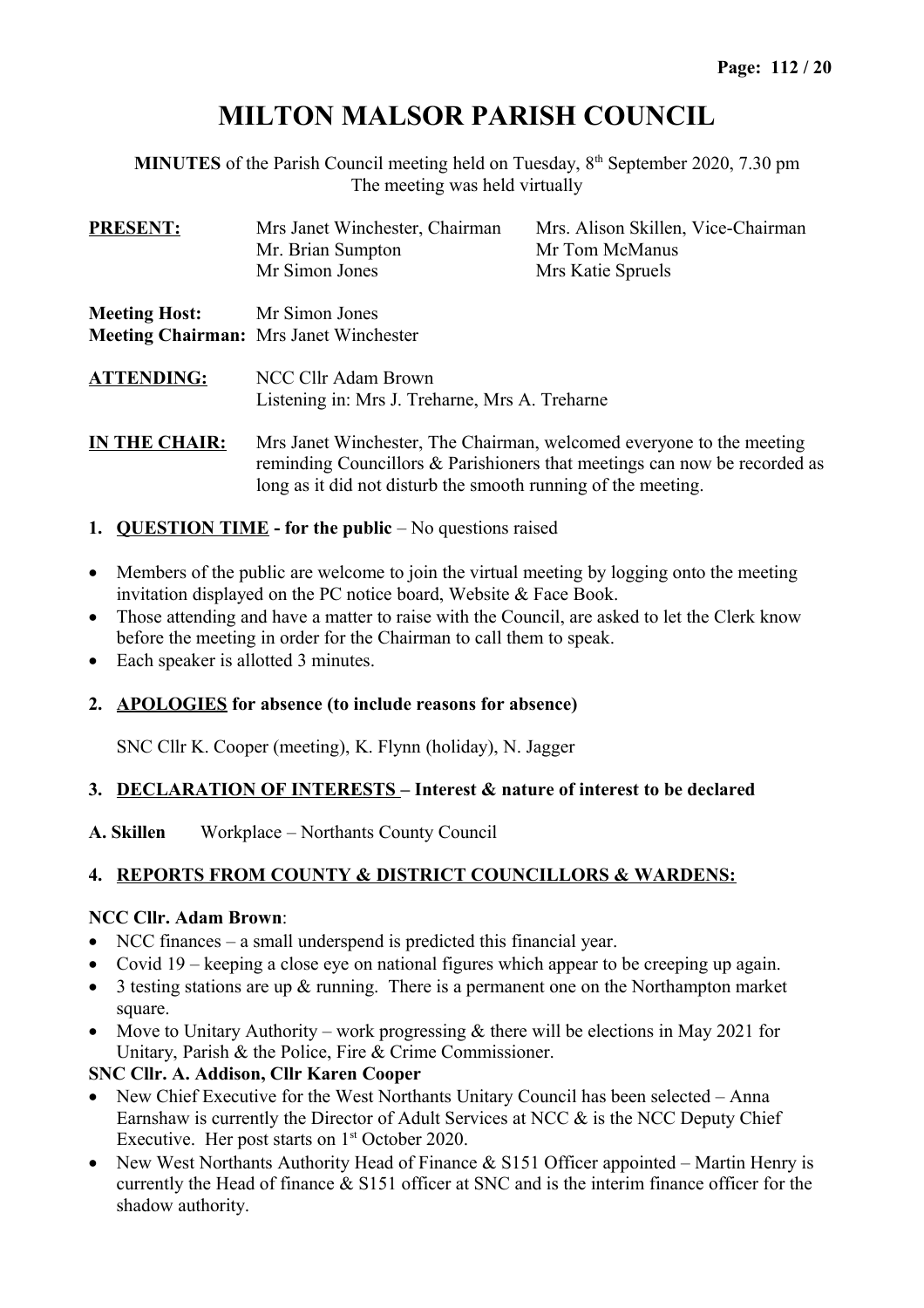- Cllr Addison sat on the Members interview panels for the posts of Chief Executive, and S151/Finance officer.
- Cllr Cooper Chaired the Members interview panel for the Director of Adult Social Services.
- All three interview panels were impressed by the applicant's depth of experience, knowledge of their subject & professionalism.
- Cllr Cooper brings to the attention of Parish Councils this year's tree planting scheme which runs from November to March. For small planting schemes Parish Councils should get in touch with the Woodland Trust who run a community tree pack scheme. Packs are between 15 & 420 trees and are free. The Trust is now accepting applications for delivery of trees next March (2021).

## **5. MINUTES OF PREVIOUS MEETING**:

These had been previously circulated and were duly proposed, seconded and signed by the Chairman as a correct record, with typing errors corrected.

## **6. MATTERS FOR REPORT –New matters & those arising from the previous Minutes**

## **Highways**

- a) Gigaclear
	- \* Request for the team to clear up the rubbish & mess left behind particularly in Green Street.
- b) Highway maintenance & fault report
	- \* Request for drains along Towcester Road to be cleared before winter rains, due to the resurfacing works.

## **Lighting**

- a) Fault repairs
	- \* PL 5 reported
	- \* Shield requested for PL34 outside 45 High Street.

## **Village Maintenance**

- a) Park gate  $&$  fence repairs to be undertaken on  $12<sup>th</sup>$  September 2020.
- b) Request to Allseasons to cut back the nettles & overgrowth along the path to the rear gate.
- c) Play equipment inspection report & repairs by Wicksteed acknowledgement received.
- d) Notice erected at park 4 bay swings cordoned off due to broken cross bar.
- e) School defibrillator adult pads purchased  $\&$  installed.

## **Remembrance Sunday**

- a) Discussion with Peter Heffron regarding outdoor War Memorial service only. He will arrange for parishioners / service personnel to lay wreaths.
- b) Request for PC to purchase a poppy wreath, road closure signs & Last Post arrangements.

## **Compass Public House**

- a) Renovations none undertaken to date.
- b) Jitty barriers still not removed. Clerk to contact NCC again.
- c) It is noted that there is an abandoned vehicle on private land to the rear of the pub.

## **Neighbourhood Watch**

- a) Thanks to Katie Spruels offering to take on the co-ordinator roll.
- b) 7 Members.
- c) 2 new signs given to install.

# **7. CORRESPONDENCE – Received & Sent**

## **Received from**

- 1. PC Insurance cover renewed. AXA through Came & Co.
- 2. Mr Caswell concerns regarding the work being undertaken on the M1. Trees being taken down with no notice given to residents.
- 3. Cut Above delay in work at the village park due to storm condition.
- 4. NCC Highways Towcester Road to be surface dressed.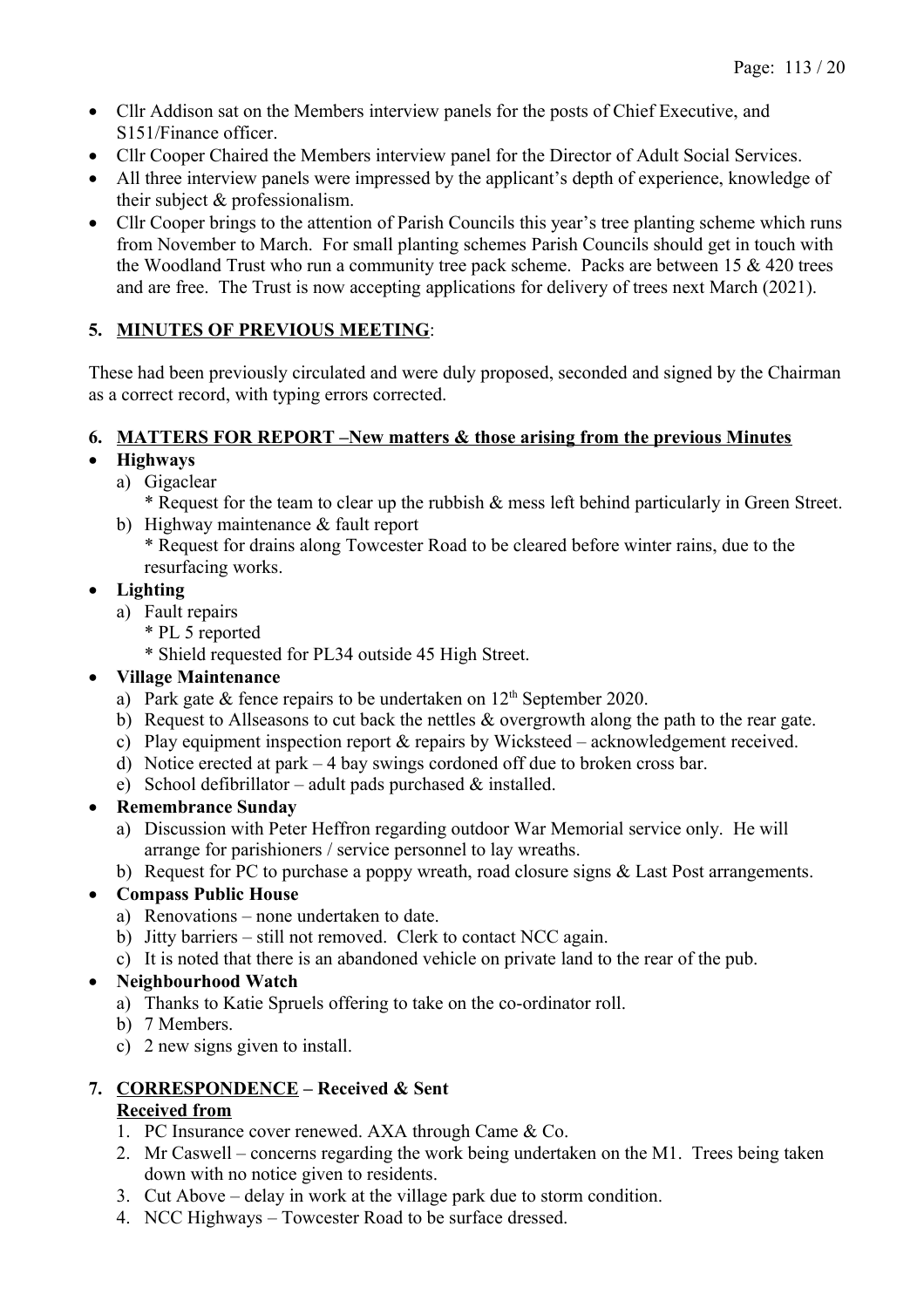### **Sent to**

- 1. SNC query regarding the screening of live football. **Reply received:** Live screening does not need a licence. However, recorded matches would need a TENS licence. If marquees are of a temporary nature, no permission is needed.
- 2. Highways England query regarding the felling of trees along the M1. **Reply received:**  work due to smart motorway works.
- 3. MB Tree Surgery accept quote to crown lift trees  $\&$  remove broken branch in Chestnut Close & crown lift the tree on the small green in Green Street.
- 4. Milton Malsor Primary School request to replace the defibrillator backing board work completed.
- 5. Collingtree PC Milton Malsor PC welcomes visitors to the village park, but reminds visitors there is a NO DOGS policy in place.
- 6. SNC request for a new Stockwell Road sign.
- 7. Came & Co PC Insurer further set of seat quotes sent.
- 8. Defib Pads adult replacement pads ordered, received & replaced in school defibrillator.

| 8. FINANCE:                   |                                              |            |
|-------------------------------|----------------------------------------------|------------|
| <b>Bank Balances</b>          | <b>Current A/C</b>                           | £200.00    |
|                               | Savings A/C                                  | £35,417.49 |
| Funds held in the savings a/c | a) Park Account                              | £15,133.93 |
|                               | b) Rail Freight Account                      | £4,885.00  |
|                               | c) Reserve Fund                              | £8,000.00  |
|                               | d) Future Parish Council Elections £1,500.00 |            |

### **Accounts to be paid**

It was proposed, seconded  $\&$  resolved to pay the following invoices:

| <b>Cheque No</b> | Payee                  | <b>Information</b>        | <b>Amount</b> | <b>VAT</b> | <b>Total</b> |
|------------------|------------------------|---------------------------|---------------|------------|--------------|
| <b>August</b>    |                        |                           |               |            |              |
| 2327             | <b>HMRC</b>            | Clerk's PAYE              | 66.60         |            | 66.60        |
| <b>September</b> |                        |                           |               |            |              |
| 2328             | E. ON                  | Lighting supply           | 208.07        | 10.40      | 218.47       |
| 2329             | Information Comm.      | Data Protection           | 40.00         |            | 40.00        |
| 2330             | <b>SNAST</b>           | Neighbourhood Watch       | 20.00         |            | 20.00        |
| 2331             | <b>MB</b> Tree Surgery | Lowe Rd. Tree works       | 200.00        |            | 200.00       |
| 2332             | A. Addison (Clerk)     | Salary & Expenses         | 266.73        | 44.06      | 310.79       |
| 2333             | <b>HMRC</b>            | Clerk's PAYE              | 66.60         |            | 66.60        |
| 2334             | P. Winchester          | Printing ink & paper      | 51.69         |            | 51.69        |
| 2335             | Wicksteed Leisure      | Play equipment inspection | 120.00        | 24.00      | 144.00       |
| 2336             | Came & Company         | 2020/2021 Insurance       | 1409.77       |            | 1409.77      |
| 2337             | Allseasons             | Grass mowing              | 655.00        | 131.00     | 786.00       |
| 2338             | R. Fletcher            | Churchyard mowing & weeds | 130.00        |            | 130.00       |
| 2339             | A. Addison             | Defibrillator pads        | 61.50         | 12.30      | 73.80        |
| 2340             | Barbara Osborne        | Payroll Services          | 66.00         |            | 66.00        |
| 2341             | E. ON                  | Lighting supply           | 208.07        | 10.40      | 436.94       |
| 2342             | M & B Tree Surgery     | Small Green tree works    | 150.00        |            | 150.00       |
| 2343             | Simon Jones            | Website Zoom 1/4 ly fees  | 43.17         |            | 43.17        |
|                  |                        |                           |               |            |              |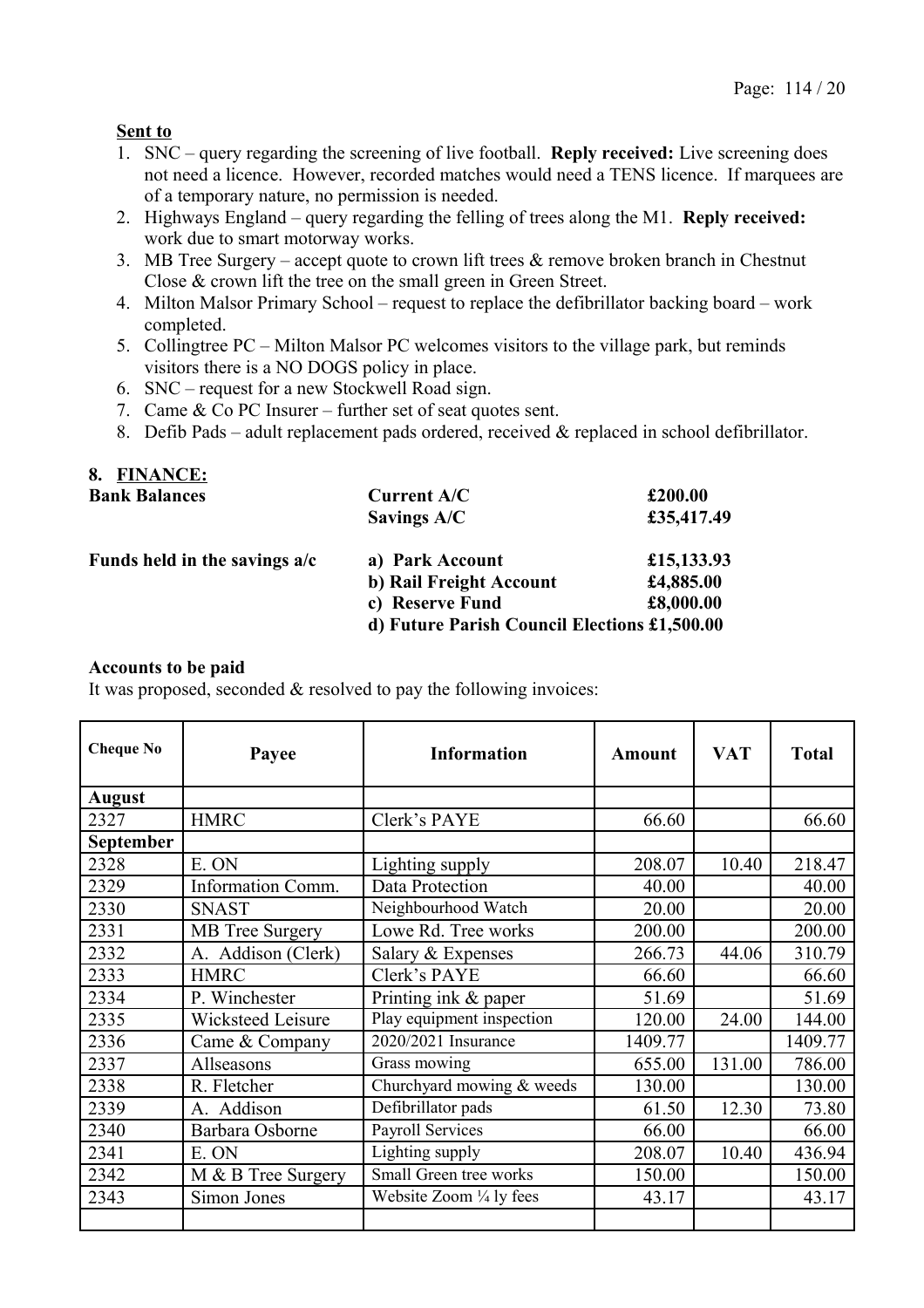## **Audit Matters:**

- a) All end of year accounts sent to the external auditors, PKF Littlejohn.
- b) Acknowledgement received. Accounts now on waiting list to be audited.

## **9. PLANNING**

| <b>Application</b>                 | Location            | Proposal                                                                          | <b>Comments</b>                                                                                                                                                                                                                                                                                                                                                                                                                                                                   |
|------------------------------------|---------------------|-----------------------------------------------------------------------------------|-----------------------------------------------------------------------------------------------------------------------------------------------------------------------------------------------------------------------------------------------------------------------------------------------------------------------------------------------------------------------------------------------------------------------------------------------------------------------------------|
| S/2020/0599/MAO                    | Lower Road          | Outline application for<br>up to 65 dwellings,<br>outside the village<br>confines | Parish Council<br>$\bullet$<br>objects strongly to<br>the application<br>Additional<br>$\bullet$<br>information<br>suggesting:<br>Traffic calming for<br>$\bullet$<br>Lower Road<br>Traffic calming for<br>$\bullet$<br><b>Towcester Road</b><br>NHS state there is no<br>capacity at<br>surrounding<br>surgeries for the<br>additional population<br>Request for updates<br>$\bullet$<br>on the application<br>made to case officer.<br>Case Officer now<br>$\bullet$<br>Sam Dix |
| S/2020/1387/FUL<br>S/2020/1388/LBC | <b>Milton Manor</b> | Single storey detached<br>wooden garage                                           | PC no objections                                                                                                                                                                                                                                                                                                                                                                                                                                                                  |
| S/2020/1425/FUL                    | 17 Rectory Lane     | Detached garage                                                                   | PC no objections                                                                                                                                                                                                                                                                                                                                                                                                                                                                  |
| S/2020/0889/FUL<br>S/2020/0780/FUL | <b>Stone Gables</b> | 2 storey side extension<br>Erection of garden room                                | SNC approval<br>SNC approval                                                                                                                                                                                                                                                                                                                                                                                                                                                      |
|                                    |                     |                                                                                   |                                                                                                                                                                                                                                                                                                                                                                                                                                                                                   |

### **To Note:**

### **New Planning Guidelines from Central Government**

- a) The Country is to be divided into three types of land
	- (i) Areas designated for growth
	- (ii) Areas earmarked for renewal
	- (iii) Area earmarked for protection

### **SEGRO Logistics Park & J15 SRFT**

- Community Liaison Group meeting on  $21<sup>st</sup>$  July 2020.
- Protocol established.
- Meetings will be convened, services  $\&$  Chaired by Segro,  $\&$  will be held in a venue provided by Segro.
- General agreement that 2 members from each PC could attend.
- Roade bypass discussed. It must be completed within the earliest of 2 years of occupation of the first warehouse or 4 years from the commencement of work at M1 J15.